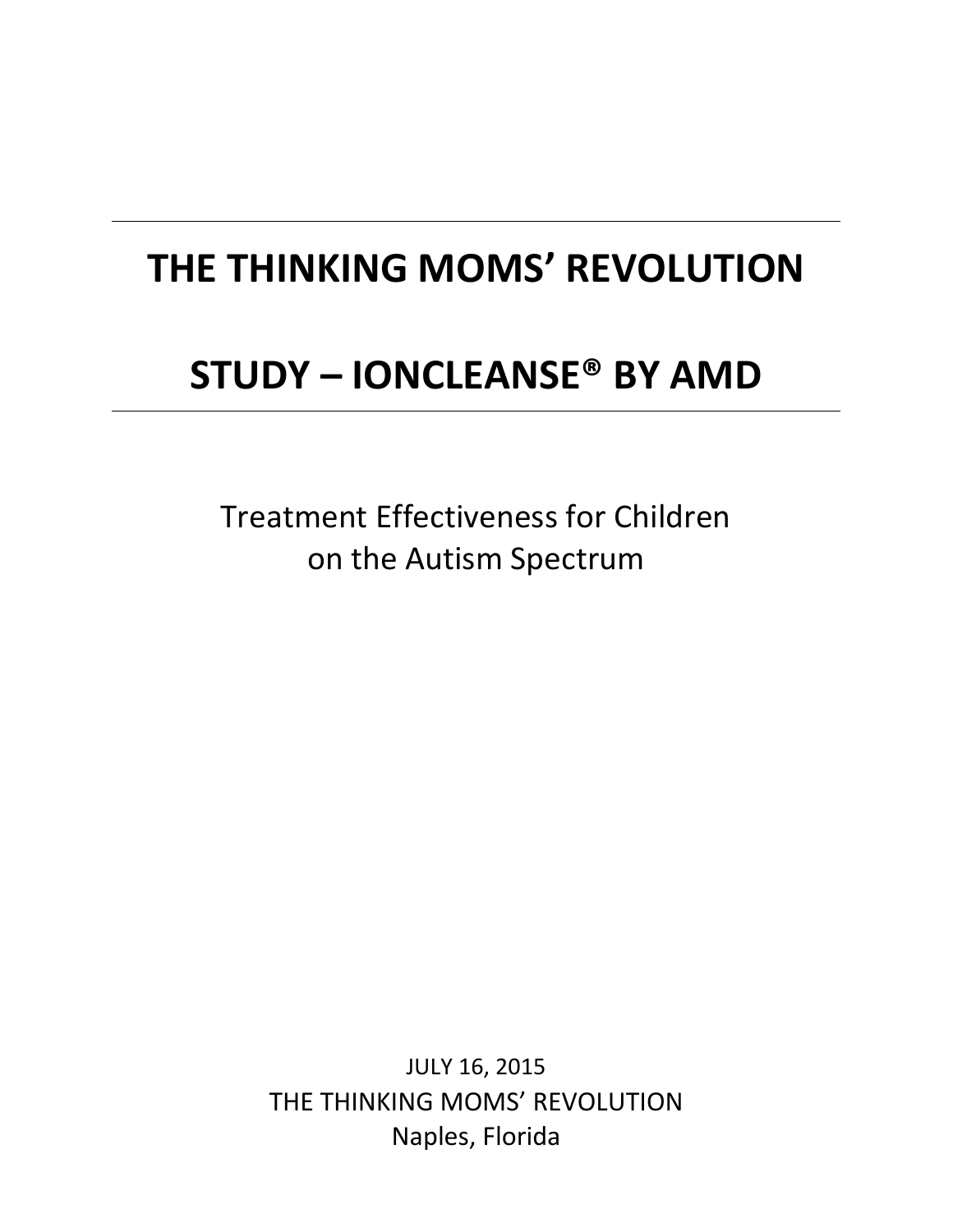# **INTRODUCTION Who is TMR?**

The Thinking Moms' Revolution is made up of twenty-three moms and one brave dad. Their group stretches from Montana to Malaysia to Montreal. While parenting children with autism spectrum disorder, chronic childhood diseases and disabilities, they came together to collaborate about biomedical, alternative healing modalities and dietary interventions, as well as doctors and researchers developing cutting edge treatments. In the process they became a tight-knit family dedicated to helping their children lose their diagnoses.

Armed with shared experience, research papers and the close relationships established with doctors who care about underlying medical conditions, these parents are effectively disseminating knowledge about autism in ways that had not been possible until the advent of social media.

TMR continues its transformation into a powerful knowledge base, offering information and enlightenment to families dealing with autism and other environmental illnesses through a daily blog [\(www.thinkingmomsrevolution.com\)](http://www.thinkingmomsrevolution.com/), a best-selling book, eConferences, events, local and national press and a 501c3 not-for-profit organization, TEAM TMR.

# **Who is Team TMR?**

TMR is well known for demanding action, so it naturally shifted forward, from support and fellowship to an additional mission of offering financial assistance to families.

Team TMR was created as a 501(c)3 not-for-profit organization whose purpose is to fund a family grant program.

Team TMR is committed to turning the tide of the autism epidemic and continues to inspire a social thought movement. Their belief in recovery serves to make families stronger and to make healing more realistic. The faith and knowledge originally inspired by The Thinking Moms' Revolution has kept these parents from surrendering.

The core belief of Team TMR is that all children deserve to live free from physical and emotional pain, in whatever ways are apparent and beneficial to their life's journey.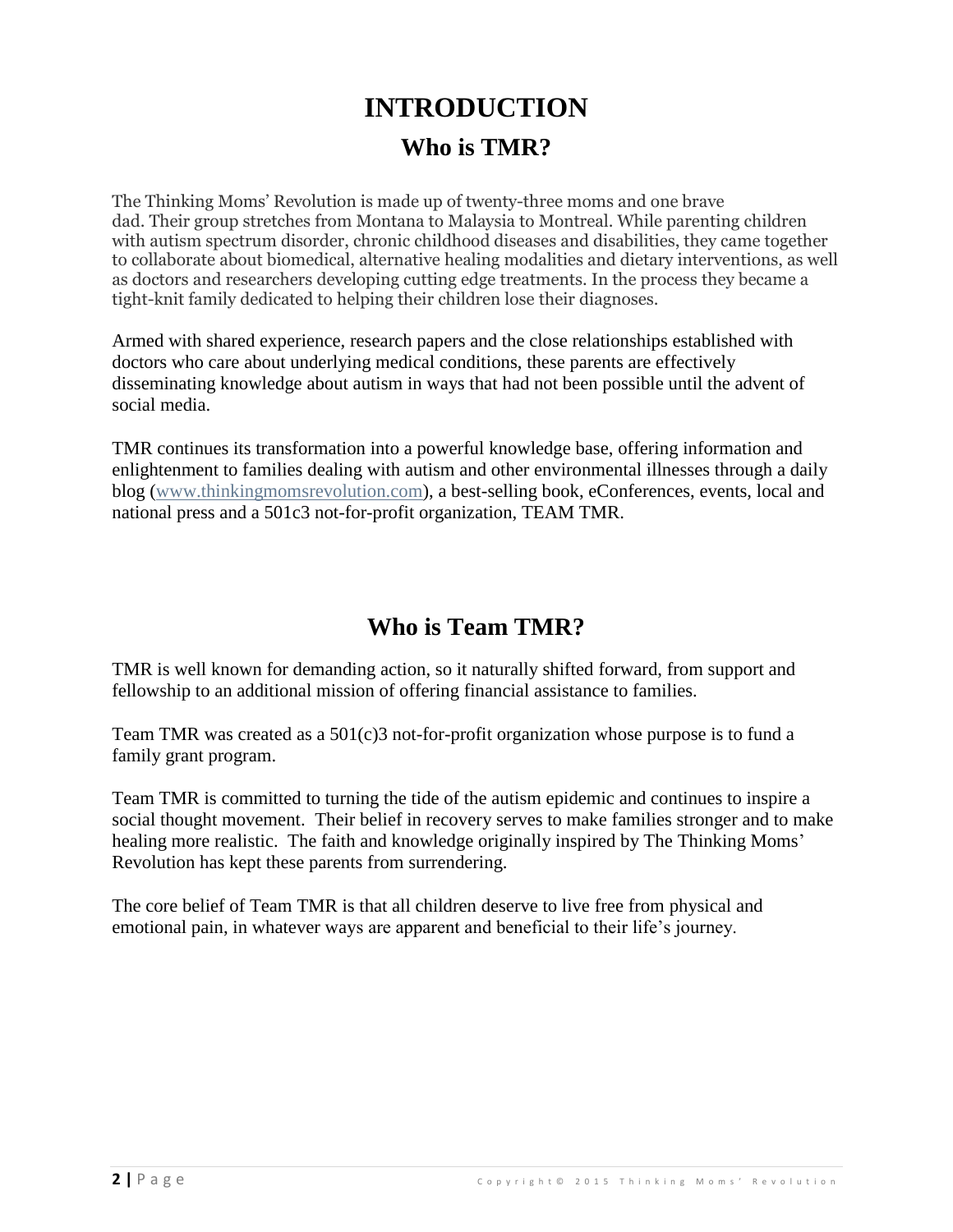# **The TMR Study**

The primary mission of TMR is to share their stories and inspire hope by spreading the message that biomedical and alternative interventions are effective in treating children with autism.

They believe that the current autism epidemic is a toxicity problem, which once addressed correctly can be reversed. Rejecting the opinion that autism is incurable, they believe that autism is treatable.

After being introduced to A Major Difference, Inc., of Centennial, CO. AMD which manufactures the IonCleanse® Detoxification Footbath System, several TMR members used the machines with excellent results. This led to the idea to conduct a study on the efficacy of treatments using ionic detoxification footbath technology.

### *Please note: AMD agreed to provide the IonCleanse® for use at no cost to the study participants. Study participants were able to purchase the IonCleanse® system at 60% discount at the conclusion of the study. Study participants were not required to change any of their treatment protocols before or during the study.*

AMD is a leading resource of toxin awareness and technology to cleanse and purify the body. More information is available through their website, [www.amajordifference.com.](file:///C:/Users/gwilhelm/AppData/Local/Microsoft/Windows/Temporary%20Internet%20Files/Content.Outlook/RSKH6VMO/www.amajordifference.com)

The basic protocol specified the use of detox footbaths every other day, for a minimum of 15 minutes per session, over a period of four months from January through April 2015.

A sample population of 28 children, with their families, volunteered to participate in the 2015 TMR study. Four participants opted out of the study within the first 30 days. There were several families who had more than one child enrolled.

The active study was preceded by an evaluation survey conducted prior to initiating the footbath sessions. The evaluation was then repeated at the end of each one-month period. A total of 5 surveys per individual participant were completed over the four-month study period.

The survey results were collected and compared. The data was statistically analyzed and displayed in a series of tables, graphs, and cumulative distribution curves, displayed later in this report.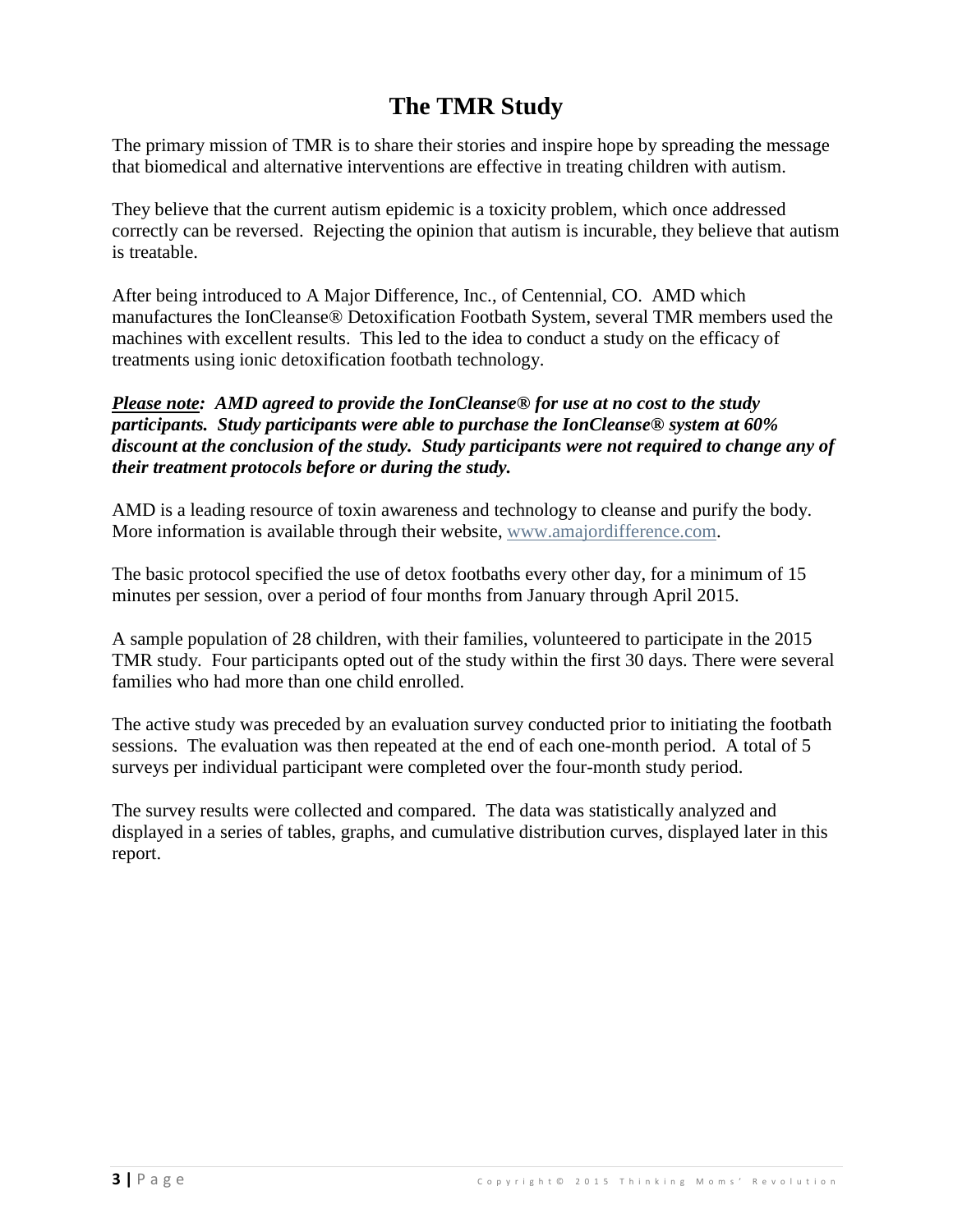## **The ATEC Survey**

The survey format utilized is the "Autism Treatment Evaluation Checklist" (ATEC) developed by Bernard Rimland and Stephen M. Edelson of the Autism Research Institute, San Diego, CA.

The ATEC is a highly regarded assessment tool for the evaluation of children diagnosed as being on the autism spectrum. The ATEC is specifically designed to measure treatment effectiveness.

The ATEC is not a diagnostic checklist. It provides several subscale scores as well as a total score to be used for comparison at a later date. The lower the score, the fewer the problems.

The ATEC is a one-page form designed to be completed by parents, teachers, therapists and other caretakers who have close observational experience with the subject. It consists of 4 subtests:

- I. Speech/Language Communication (14 items);
- II. Sociability (20 items);
- III. Sensory/ Cognitive Awareness (18 items);
- IV. Health/Physical/Behavior (25 items).

Many parents and teachers use the ATEC to monitor how well the child is doing over time. In addition, researchers have used the ATEC to document improvement following an intervention, by comparing the baseline ATEC scores with the post-treatment ATEC scores.

Since the primary function of the ATEC is to measure the efficacy of interventions, it is expected that a number of ATECs will be submitted for each individual periodically during the trial of the intervention, subsequent to the initial (baseline) ATEC.

Unlike most other tools, the ATEC is not copyrighted and may be used free of charge by any researcher. Copies are available on request from the Autism Research Institute or at the ARI web site, [www.autism.com.](http://www.autism.com/)

Users of the ATEC may have it scored free of charge (4 subscores and a total score) by entering the responses via computer to the ATEC form on the website for immediate and free-of-cost scoring. ATEC forms are only accepted online.

An explanation of how to interpret ATEC scores can be found at: [http://www.autism.com/index.php/ind\\_atec\\_report](http://www.autism.com/index.php/ind_atec_report)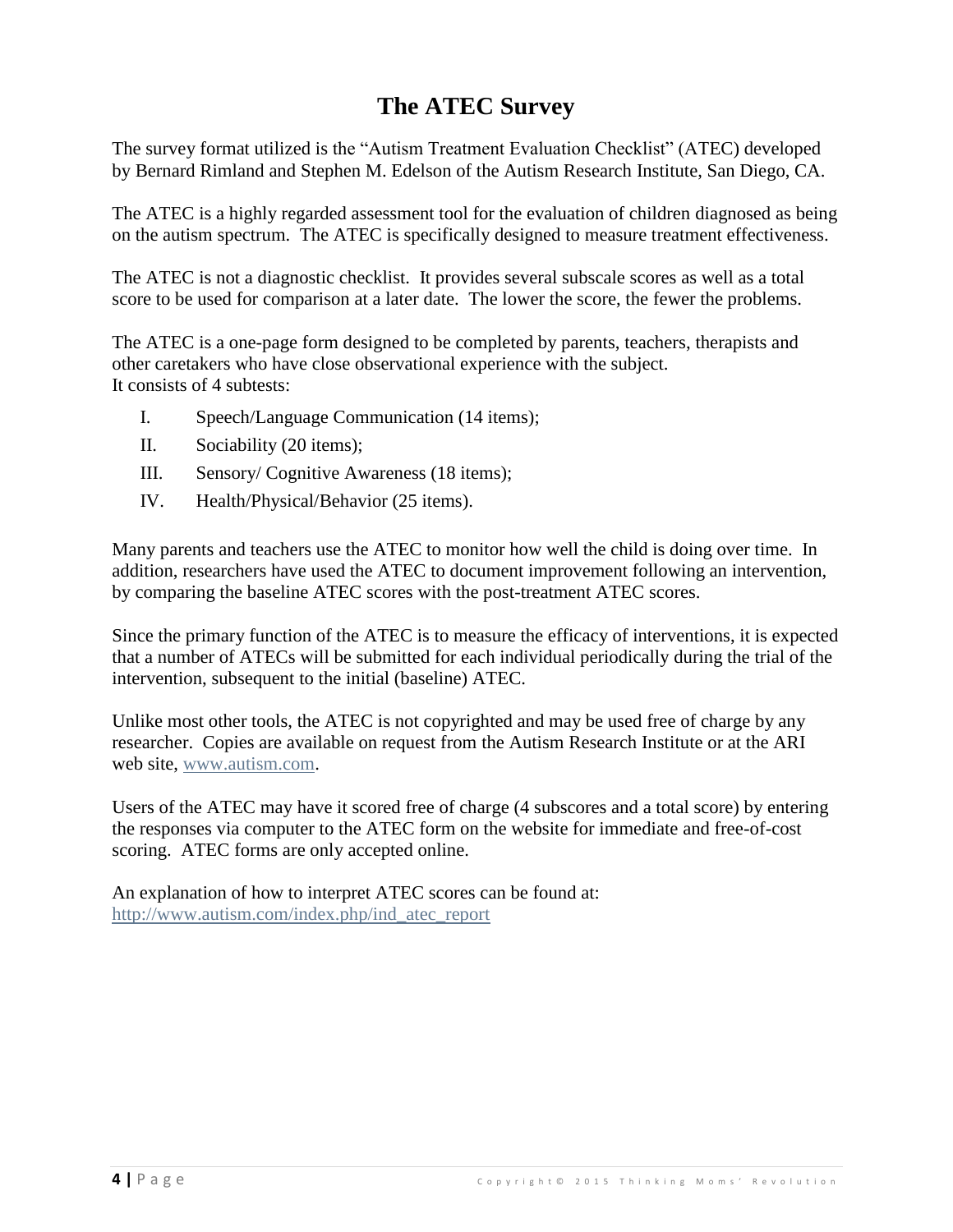# **The Survey Results**

## ATEC Results by Study Participant

## *(by age from youngest to oldest)*

|                    |    |            | <b>Baseline</b> | 30-Day      | %        | 60-Day                   | %        | 90-Day         | %        | $120 - Day$  | <b>Total ATEC</b> |
|--------------------|----|------------|-----------------|-------------|----------|--------------------------|----------|----------------|----------|--------------|-------------------|
| <b>Participant</b> |    | Age Gender | <b>ATEC</b>     | <b>ATEC</b> | Change   | <b>ATEC</b>              | Change   | <b>ATEC</b>    | Change   | <b>ATEC</b>  | Change            |
| P1                 | 2  | м          | 83              | 63          | $-24.1%$ | 83                       | 0.0%     | 71             | $-14.5%$ | 73           | $-12.0%$          |
| P <sub>3</sub>     | 3  | F          | 87              | 46          | $-47.1%$ | 40                       | $-54.0%$ | 39             | $-55.2%$ | 36           | -58.6%            |
| P <sub>2</sub>     | 3  | M          | 34              | 24          | $-29.4%$ | 27                       | $-20.6%$ | 24             | $-29.4%$ | 31           | $-8.8%$           |
| <b>P4</b>          | 4  | M          | 55              | 26          | $-52.7%$ | 30                       | $-45.5%$ | 34             | $-38.2%$ | 20           | $-63.6%$          |
| <b>P6</b>          | 7  | М          | 42              | 16          | $-61.9%$ | 15                       | $-64.3%$ | 15             | $-64.3%$ | 11           | $-73.8%$          |
| <b>P5</b>          | 7  | M          | 45              | 35          | $-22.2%$ | 31                       | $-31.1%$ | 30             | $-33.3%$ | 29           | $-35.6%$          |
| P7                 | 7  | F          | 36              | 42          | 16.7%    | 43                       | 19.4%    | 36             | 0.0%     | 37           | 2.8%              |
| P11                | 8  | M          | 30              | 29          | $-3.3%$  | 20                       | $-33.3%$ | 20             | $-33.3%$ | 22           | $-26.7%$          |
| P <sub>9</sub>     | 8  | M          | 14              | 25          | 78.6%    | 15                       | 7.1%     | 18             | 28.6%    | 15           | 7.1%              |
| P12                | 9  | М          | 5               | 5           | 0.0%     | $\overline{2}$           | $-60.0%$ | $\overline{2}$ | $-60.0%$ | $\mathbf{1}$ | $-80.0%$          |
| P15                | 9  | M          | 29              | 13          | $-55.2%$ | 9                        | $-69.0%$ | 9              | $-69.0%$ | 8            | $-72.4%$          |
| P <sub>13</sub>    | 9  | М          | 5               | 5           | 0.0%     | 5                        | 0.0%     | 3              | $-40.0%$ | 3            | $-40.0%$          |
| $P14*$             | 9  | M          | 59              | 49          | $-16.9%$ | $\overline{\phantom{a}}$ | N/A      | $\blacksquare$ | N/A      | 40           | $-32.2%$          |
| P18                | 10 | M          | 60              | 57          | $-5.0%$  | 52                       | $-13.3%$ | 46             | $-23.3%$ | 48           | $-20.0%$          |
| P <sub>16</sub>    | 10 | M          | 25              | 18          | $-28.0%$ | 16                       | $-36.0%$ | 20             | $-20.0%$ | 22           | $-12.0%$          |
| P17                | 10 | М          | 39              | 35          | $-10.3%$ | 30                       | $-23.1%$ | 29             | $-25.6%$ | 37           | $-5.1%$           |
| P <sub>20</sub>    | 11 | M          | 25              | 11          | $-56.0%$ | 9                        | $-64.0%$ | 8              | $-68.0%$ | 3            | $-88.0%$          |
| P19                | 11 | M          | 30              | 30          | 0.0%     | 22                       | $-26.7%$ | 15             | $-50.0%$ | 5            | $-83.3%$          |
| P22                | 11 | M          | 62              | 62          | 0.0%     | 65                       | 4.8%     | 49             | $-21.0%$ | 34           | $-45.2%$          |
| P <sub>25</sub>    | 12 | M          | 83              | 82          | $-1.2%$  | 77                       | $-7.2%$  | 61             | $-26.5%$ | 54           | $-34.9%$          |
| P <sub>28</sub>    | 12 | M          | 58              | 54          | $-6.9%$  | 54                       | $-6.9%$  | 51             | $-12.1%$ | 45           | $-22.4%$          |
| P23                | 12 | M          | 69              | 65          | $-5.8%$  | 63                       | $-8.7%$  | 62             | $-10.1%$ | 61           | $-11.6%$          |
| P24                | 12 | M          | 4               | 4           | 0.0%     | 4                        | 0.0%     | 4              | 0.0%     | 4            | 0.0%              |
| P27                | 13 | М          | 17              | 15          | $-11.8%$ | 20                       | 17.6%    | 14             | $-17.6%$ | 12           | $-29.4%$          |

Participant 14 did not submit all surveys thus none of the P14 data was used in Figure 2 and Figure 3

# Figure 1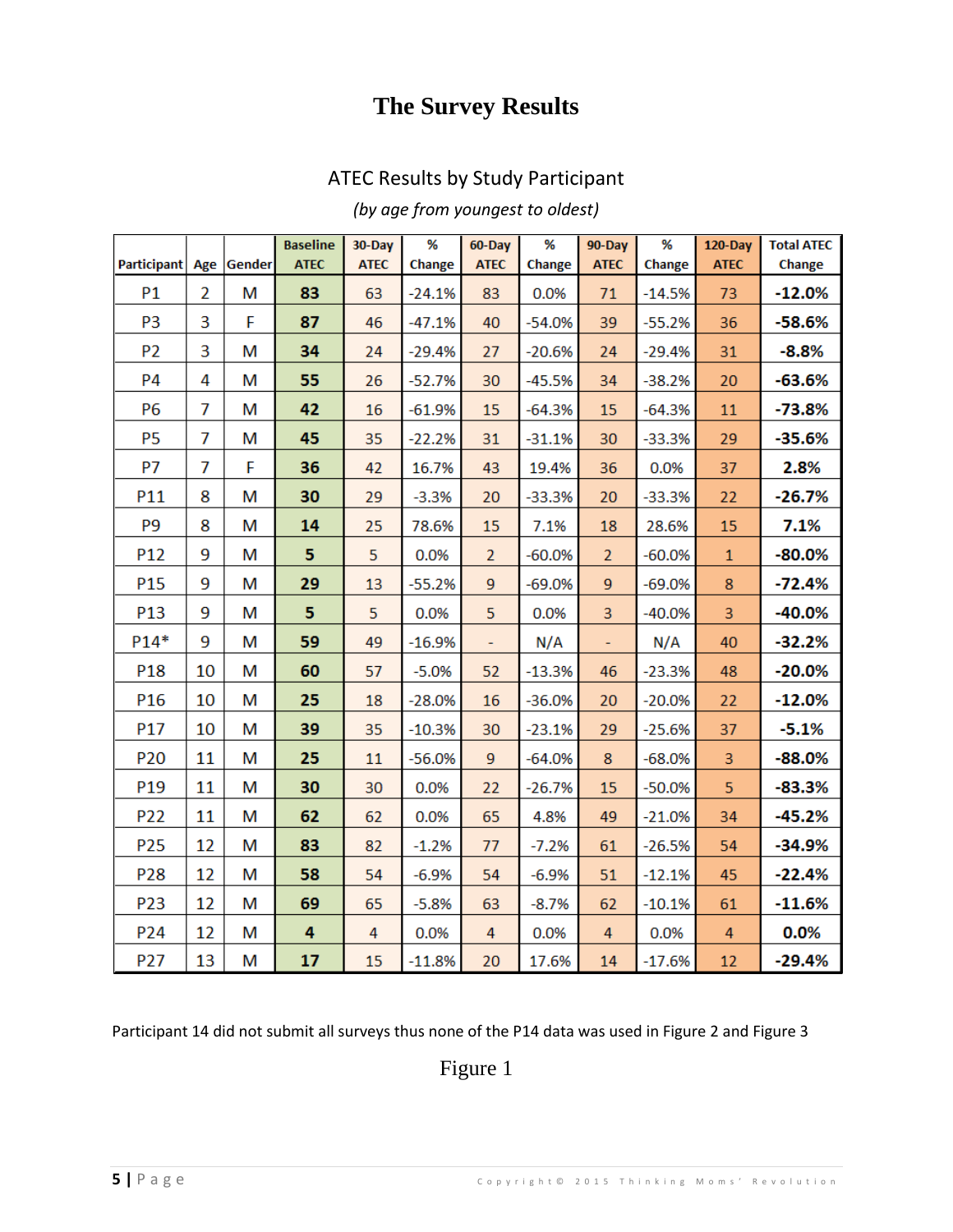

Figure 2

## **Figure 1 and Figure 2 - Observations/Comments**

**I. ATEC - On average, the greatest ATEC reductions occurred in subsequent months** a. Month 1 (14.6%), Month 2 (8.21%), Month 3 (7.32%), Month 4 (5.55%)

### **II. AGE – Age does not appear to dictate results**

- a. Ages 2-4 average ATEC reduction was 38.2%
- b. Ages 6-10 average ATEC reduction was 37.4%
- c. Ages 11+ average ATEC reduction was 31.1%

#### **III. ATEC change was variable**

- a. 89% of participants realized a progressive improvement from 5.1% to 88%, when comparing baseline to 120 day results
- b. 25% of participants (6) had a reduction greater than  $63\%$ ; (3) had  $80\%$ + reductions
- c. 20.8% of participants (5) had a reduction between 32.2% and 58.6%
- d. 16.7% of participants (4) had a reduction between 20% and 29.4%
- e. 20.8% of participants (5) had a reduction between 5.1% and 12%
- f. 4.2% of participants (1) had no change in (this person had an ATEC of 4)
- g. 8.3% of participants had an increase between 2.8% and 7.1%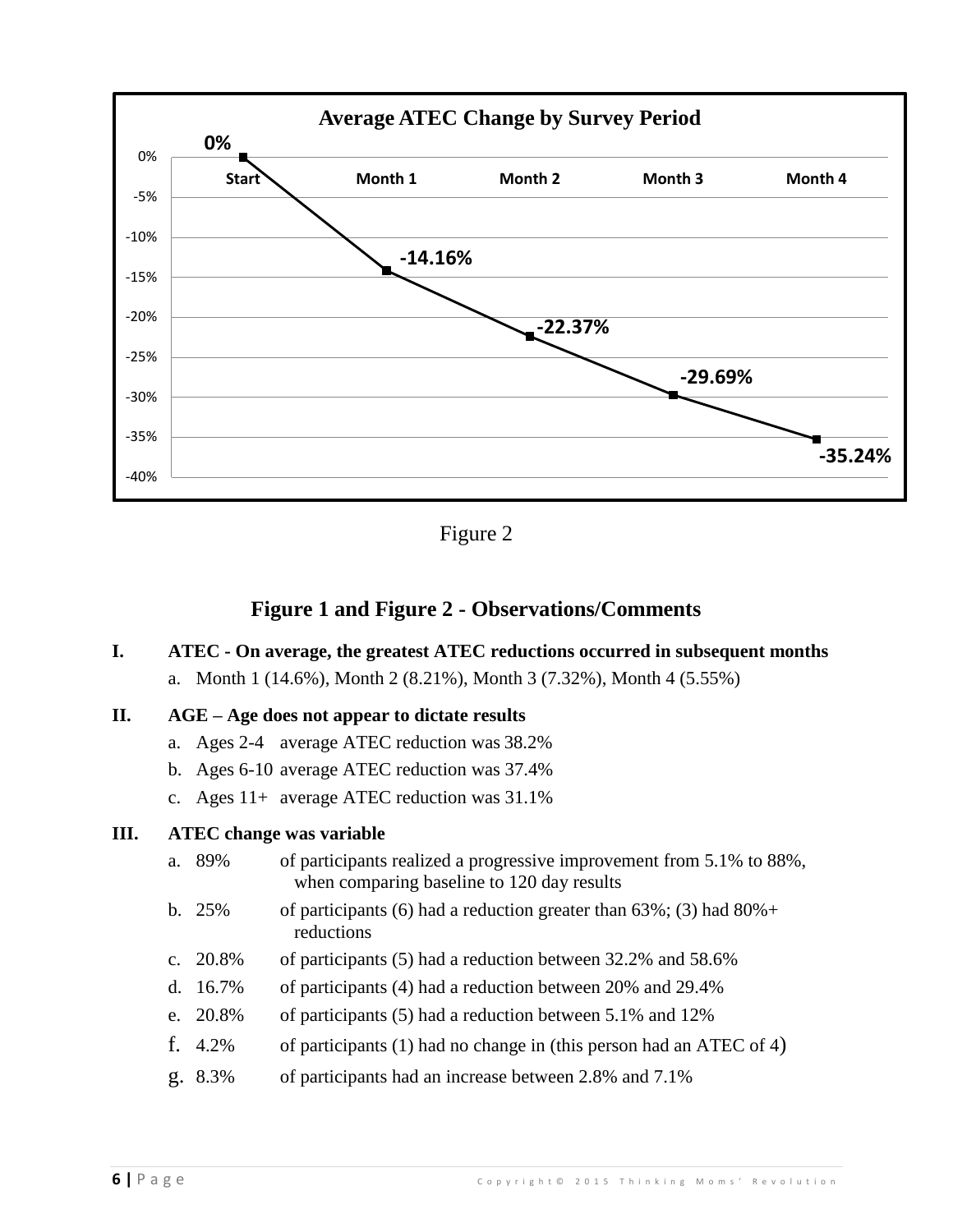

## **Cumulative Distribution Analysis**

Figure 3

# **Figure 3 – Observations/Comments**

## **I. Initial Comments:**

- A. The data curves were smoothed but the choppy appearance is due to the low sample size. If the sample size had been larger, at 1000 or 10,000 data points, the plots would have been more evenly distributed, yielding symmetrical graph lines.
- B. Trend lines are not necessary or helpful in this chart.
- C. The direction of improvement is to the left. Lower scores = better results.
- D. The K-S line  $=$  the score where the widest dispersion (greatest improvement) exists between two data curves.